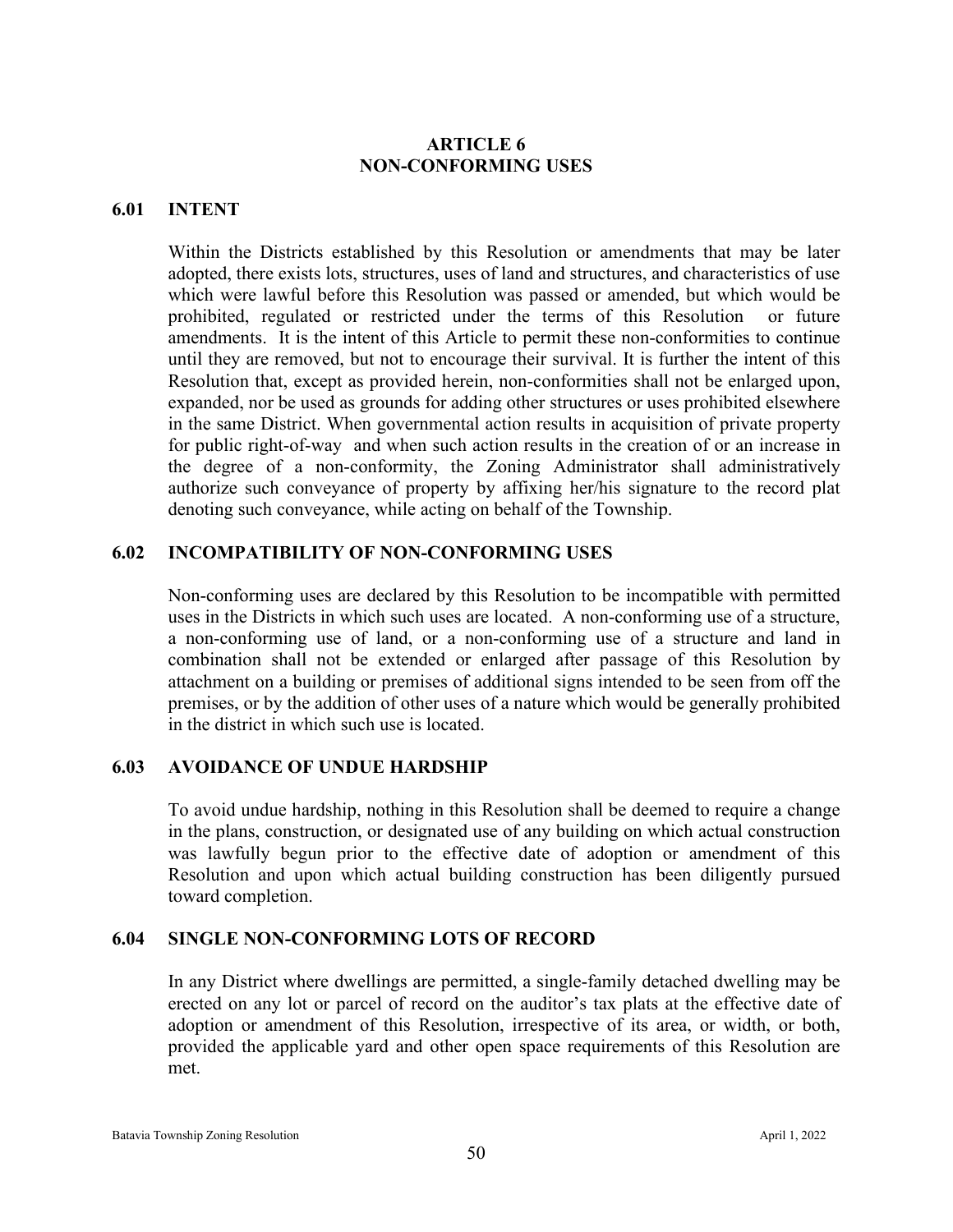# **6.05 NON-CONFORMING USES OF LAND**

Where, at the time of adoption or amendment of this Resolution, lawful uses of land exist which would not be permitted by the regulations imposed by this Resolution, the uses may be continued so long as they remain otherwise lawful, except when required to change by law or order, provided:

- A. No such non-conforming use shall in anyway be enlarged, increased, or extended to occupy a greater area of land than was occupied at the effective date of adoption or amendment of this Resolution.
- B. No such non-conforming use shall be moved in whole or in part to any portion of the lot or parcel other than that occupied by such uses at the effective date of adoption or amendment of this Resolution.
- C. No additional structure not conforming to the requirements of this Resolution shall be erected in connection with such non-conforming use of land.

# **6.06 NON-CONFORMING STRUCTURES**

Where a lawful structure exists at the effective date of adoption or amendment of this Resolution that could not be built under the terms of this Resolution by reason of restrictions on area, lot coverage, height, yards, its location on the lot, bulk or other requirements concerning the structure, such structure may be continued so long as it remains otherwise lawful, subject to the following provisions:

- A. No such non-conforming structure may be enlarged or altered in a way which increases its non-conformity, but any structure or portion thereof may be altered to decrease its non-conformity.
- B. Should such non-conforming structure or non-conforming portion of a structure be destroyed by any means, it shall not be reconstructed except in conformity with the provisions of this Resolution, and except as permitted in Section 6.09.
- C. Should such non-conforming structure be moved for any reason for any distance whatever, it shall thereafter conform to the regulations for the district in which it is located after it is moved.

# **6.07 NON-CONFORMING USES OF STRUCTURES OR OF STRUCTURES AND LAND IN COMBINATION**

If a lawful use involving individual structures or of a structure and land in combination, exists at the effective date of adoption or amendment of this Resolution that would not be allowed in the District under the terms of this Resolution, the lawful use may be continued so long as it remains otherwise lawful, subject to the following provisions: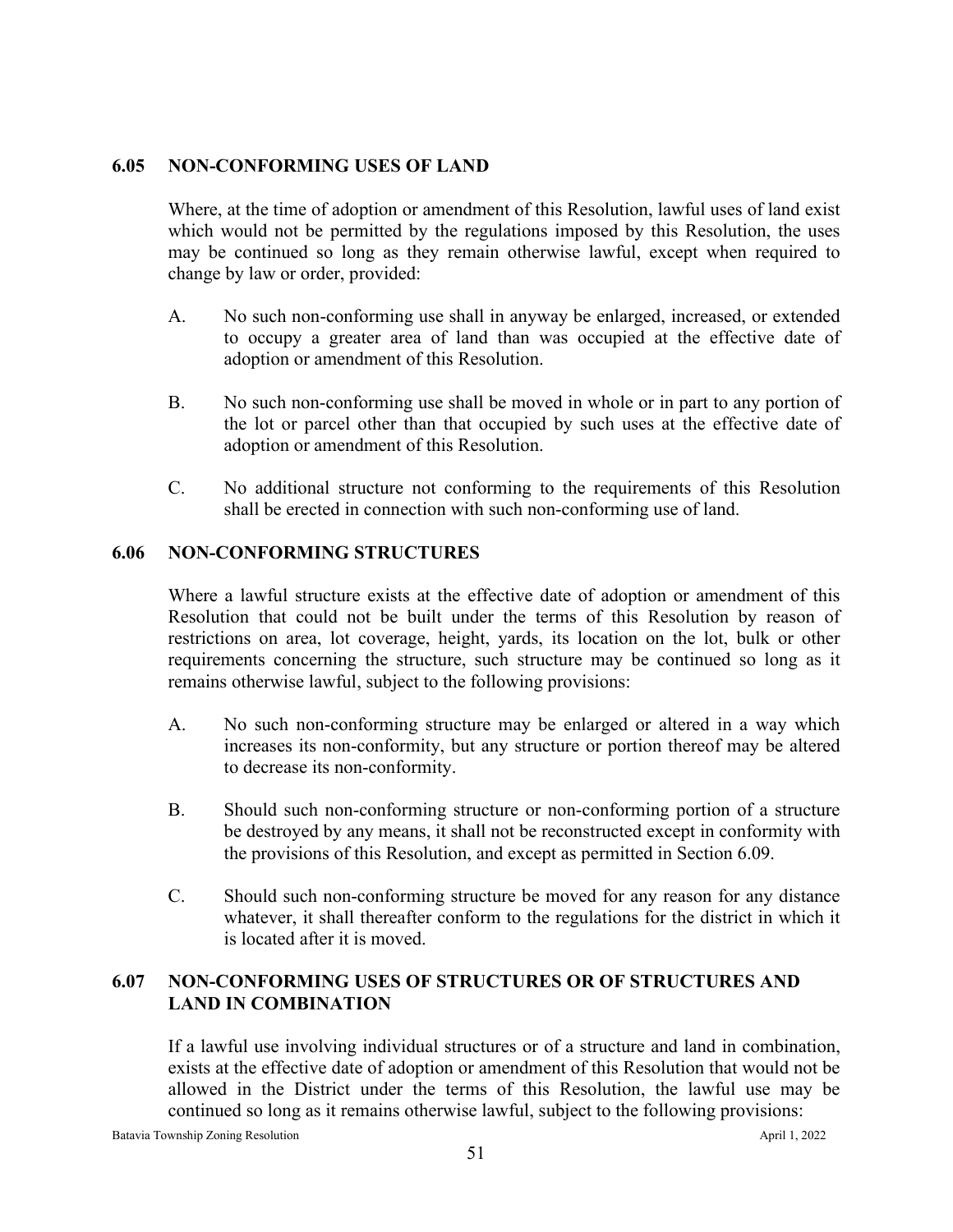- A. No existing structure devoted to a use not permitted by this Resolution in the District in which it is located shall be enlarged, extended, constructed, reconstructed, moved or structurally altered except in changing the use of the structure to a use permitted in the District in which it is located.
- B. Any non-conforming use may be extended throughout any parts of a building that were manifestly arranged or designed for such use at the time of adoption or amendment to this Resolution, but no such use shall be extended to occupy any land outside such building.
- C. Any structure, or structure and land in combination, in or on which a nonconforming use is superseded by a permitted use, shall thereafter conform to the regulations for the District, and the non-conforming use may not thereafter be resumed.
- D. When a non-conforming use of a structure, or structure and land in combination is discontinued or abandoned for more than two (2) years (except when government action impedes access to the premises), the structure, or structures and land in combination, shall not thereafter be used except in conformity with the regulations of the District in which it is located.

# **6.08 TERMINATION OF NON-CONFORMING USE BY DAMAGE OR DESTRUCTION**

In the event that any non-conforming building or structure is destroyed by any means to the extent of more than fifty (50%) percent of the cost of replacement of such structure, exclusive of foundation, it shall not be rebuilt, restored, or reoccupied for any use unless it conforms to all regulations of this Resolution. When such non-conforming structure is damaged or destroyed to the extent of fifty (50%) percent or less of the replacement cost, no repairs or rebuilding shall be permitted except in conformity with all applicable regulations of this Resolution and the following conditions:

- A. A Zoning Certificate pertaining to such restoration shall be applied for and issued within one (1) year of such destruction, and the rebuilding shall be diligently pursued to completion;
- B. Such restoration shall not cause a new non-conformity, nor shall it increase the degree of non-conformance or non-compliance existing prior to such damage or destruction;
- C. Any lawfully existing non-conforming single or multi-family dwelling, in the event of damage or destruction, including loss up to one hundred (100%) percent of the structure, may be reconstructed substantially to the same size, density, dimension and setback as existed before the loss. Reconstruction must commence within two (2) years of the loss and be completed no later than four (4) years after